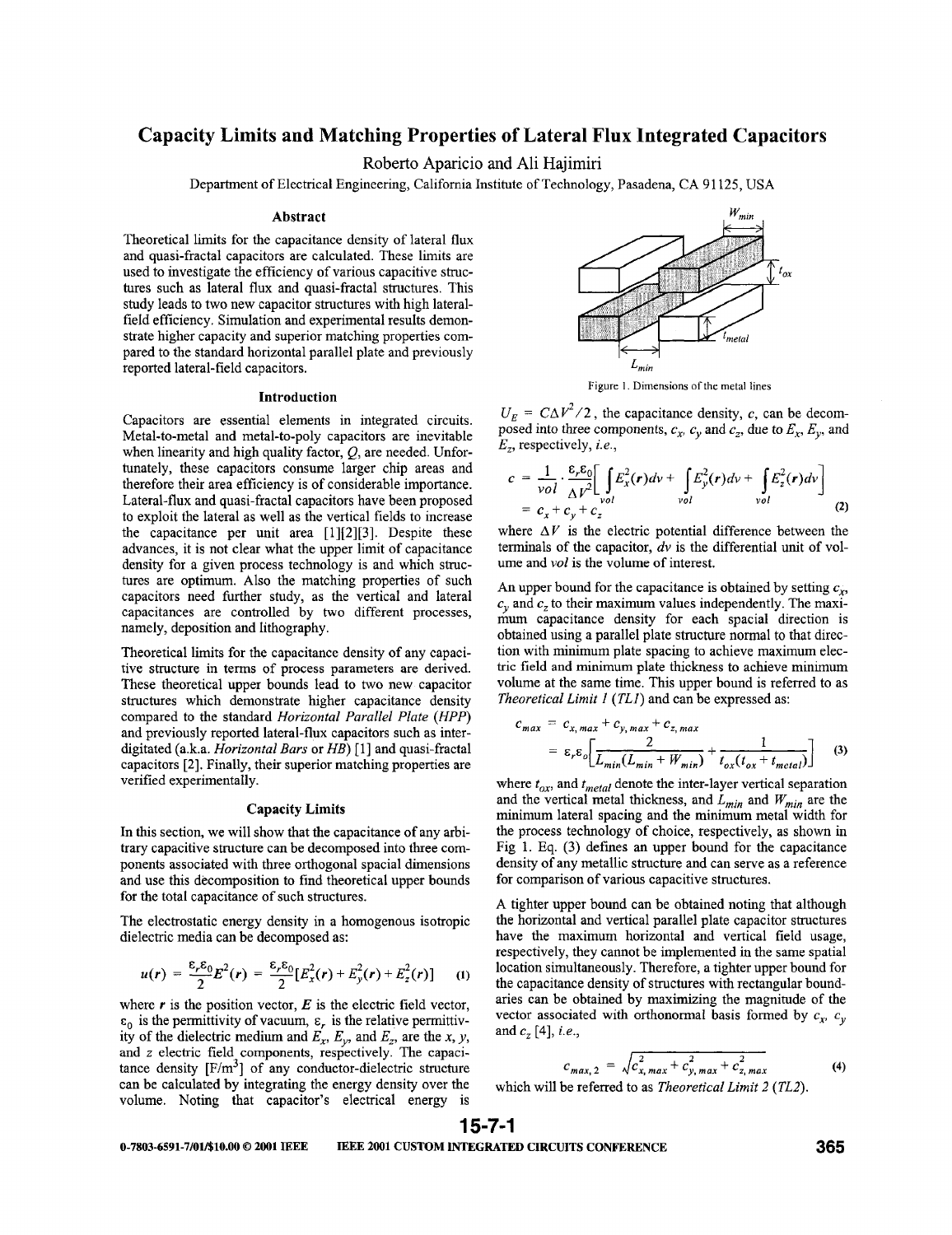# <span id="page-1-0"></span>Capacitor Scaling with Minimum Lateral Spacing

To gain more insight into the effectiveness of lateral and vertical field usage in metal-to-metal capacitors, the capacitance densities of the structures shown in Fig. 2 are simulated using a special purpose field solver using an enhanced relaxation algorithm **[4].** The simulated structures include the standard parallel plate, the horizontal bars *(HB)* [ 11, *woven*  **[2],** *woven without vias* and a *quasi-fractal* structure of moderate dimension **[2].** Different shadings are used to show the terminals of the capacitors throughout this paper.

The simulated capacitance densities per unit volume as a function of the minimum lateral spacing, *Lmin,* are plotted in Fig. 3. Equal lateral metal spacing and thickness is assumed, *i.e.,*  $L_{min} = W_{min}$ . Both  $t_{ox}$  and  $t_{metal}$  are also kept constant at **0.8pm.** This is in accordance with the observation that lateral spacings keep scaling down as lithography advances, while the vertical dimensions do not scale at the same rate. Even though the graph of Fig. 3 is for a particular value of  $t_{ox}$  and *tmetul,* it can be easily used for other vertical spacings through a simple scaling as long as  $t_{ox} = t_{metal}$  and  $L_{min} =$ *Wmjn.* This property can be traced back to the scale-invariance of electrostatic equations *[5]. TLI* and *TL2* are also plotted in this graph. As can be seen, none of the capacitance densities exceed either of the limits.

Two important regions can be identified in the simulation results of Fig. 3. For large lateral spacings, *i.e.*,  $L_{min} \gg t_{ox}$ (right hand side of the graph), the capacitance density reaches a plateau as the lateral fields become inconsequential and the capacitance is dominated by the vertical fields. As can be seen, the *HPP* structure has the best performance in this region due to its optimal usage of vertical fields.

At the other extreme, when the minimum lateral spacing is much smaller than the vertical separation, *i.e.*  $L_{min} \ll t_{ox}$  (left hand side of the graph), the capacitance densities of the lateral field structures become inversely proportional to  $L_{min}^2$ because the lateral plate spacing decreases linearly with lateral shrinkage resulting in a linear increase in the capacitance per plate. Also the number of plates per unit volume grows linearly with decreasing *Lmin* due to smaller metal width and spacing resulting in an inverse  $L_{min}^2$  dependence. It is therefore desirable to choose a capacitor with maximum lateral field usage as the feature sizes shrink. This will in tum result in a capacitor with minimum vertical field usage due to the inherent trade-off between lateral and vertical field utilization. In other words, the lateral field usage can only be increased by introducing dielectric regions between metal lines in the same layer, which in turn results in loss of the vertical component.

# Maximum Lateral Field Usage Capacitive Structures

As discussed earlier, the maximization of the capacitance density in one lateral dimension *(e.g., c,)* leads **to** the structure shown in Fig. 4a which we will refer to as *Vertical Parallel Plates (VPP).* Unlike the *HB* structure [l] of Fig. 2a, it has no vertical field component and maximizes the lateral **flux** by using vertical parallel-plates made out of metal strips connected with vias that maximize the lateral area of the plates. This difference has important implications on the



**Figure 3. Capacitance Density vs. Minimum Lateral Dimensions** 

capacity density and matching of *VPP* capacitors. The via interconnections are an important feature of this structure, as they increase the effective area of the lateral parallel plates. Even if stacked vias are not supported in a process technology, a close approximation to this structure can be fabricated by interleaving vias. Top metal layer which is usually thicker and has different design rules can be used to make the connection between the capacitor terminals and outside circuitry. It should also be noted that time consuming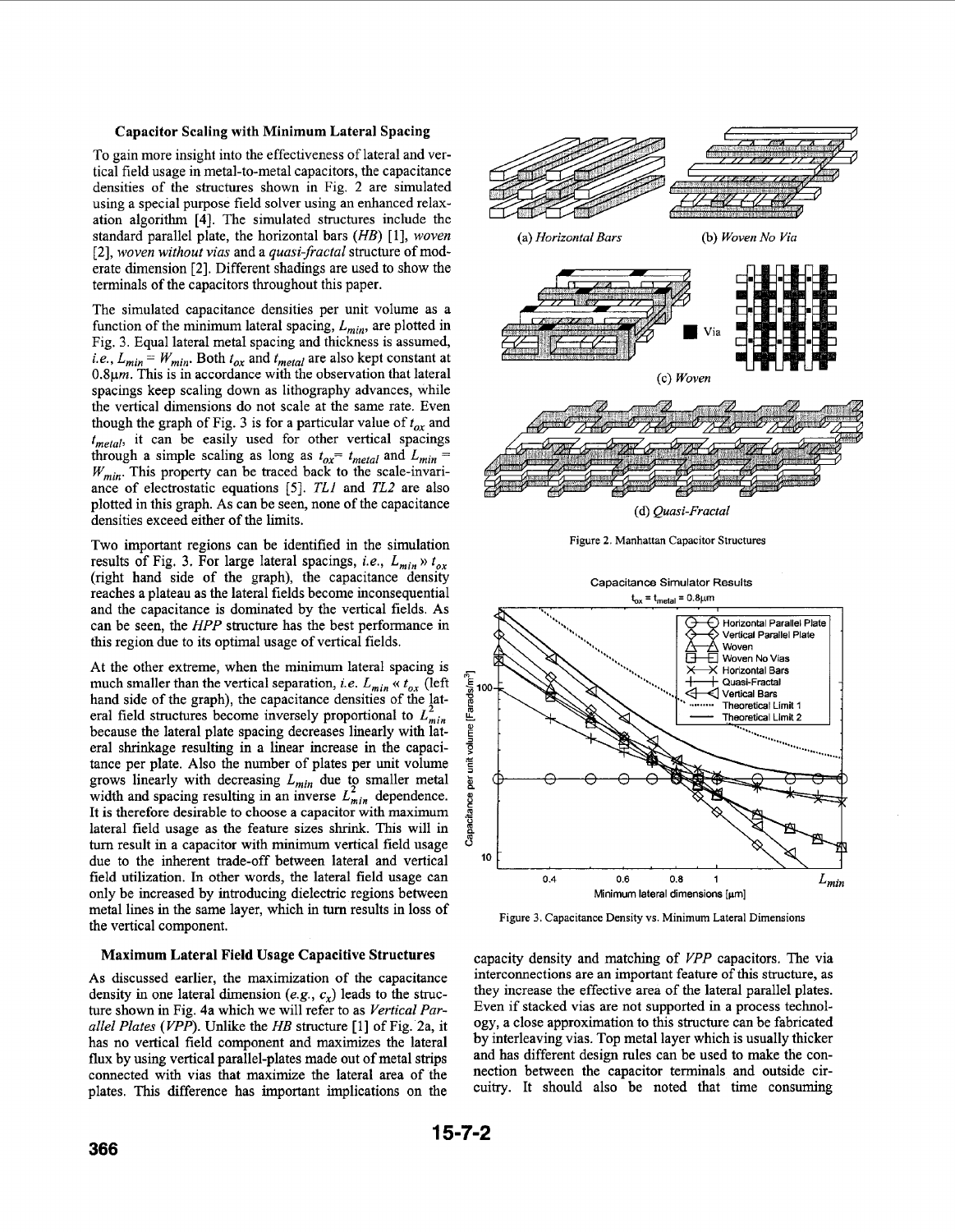electromagnetic simulations are rather unnecessary for this structure, as its capacitance can be predicted using simple expressions for parallel plate structures with fringing. This is another major advantage of this structure, compared to the quasi-fractal capacitors [2].

It may seem that the series resistance of the vias can increase the losses of the capacitor significantly. Fortunately, very little ac current flows through each vias of the *VPP* structure and therefore the high via resistance is even less important. In other words, the effective series resistance of the capacitor is determined by the resistance of a large number of vias in parallel. This claim is also supported through experimental verification as will be seen shortly.

The abovementioned *VPP* structure maximizes the lateral field usage in one dimension. It is possible to perform this maximization in two dimensions using the *Vertical Bars (VB)* structure shown in Fig. **4b.** It consists of vertical bars made out of metal squares and vias. The length of the bars is limited by the number and thickness of metal layers. This structure utilizes the electric field in both lateral dimensions and has an even higher capacitance density than the *VPP*  structure. However, the series resistance of this structure is mainly determined by the via resistance and can be high depending on the number of metal layers and via resistance in the process of interest. Although vias have a large series resistance, a large number of them are used in parallel. **As**  the number of parallel metal bars in this structure is large, the entire capacitor can be modeled as a parallel combination of *N* series RC branches. The equivalent series resistance and capacitance are  $R_s = r_s/N$  and  $C = N \cdot c_s$ , where  $r_s$ and  $c_s$  are the large resistance and the small capacitance of each small section, respectively. **It** can be seen that the equivalent series resistance, *R,,* decreases linearly with the total capacitance, C. **A** similar argument is valid for the series resistance of the metal slabs. Therefore, for any capacitor structure what really matters is the capacitance enhancement for the excess series resistance *per unit area.* 

The choice between *VPP* and *VB* will depend on the application. **A** trade-off between high quality factor of the *VPP* and high capacitance density of the *VB* can be achieved by extending the widths of the vertical bars in one dimension. In the extreme case, this intermediate structure will tum into the *VPP* capacitor.

The simulated capacitance densities of these two structures vs. the minimum lateral spacing  $L_{min}$  are also depicted in [Fig. 3](#page-1-0) for the same set of constraints. For  $L_{min} < t_{ox}$ , the *VB* and *VPP* attain the highest capacitance density of all the structures, while for  $L_{min} > t_{ox}$ , *VPP* and *VB* continuously degrade due to the lack of any vertical field component. Theoretical limits such as *TL2* can be used as a means of efficiency comparison. For instance, for  $L_{min} \ll t_{ox}$ , VB and VPP achieve a remarkable 90% and 60% capacitance efficiency compared to *TL2.* In contrast, the quasi-fractal structure of Fig. 2d achieves only an efficiency of 20%.

Matching properties of capacitors are of great importance in applications such as A/D and **D/A** converters [6][7] and



**Figure** 4. High **Efficient-Lateral Field Structures** 

poly-phase filters **[SI.** Noting that lithography usually has much better accuracy and repeatability than the dielectric deposition across the wafer, we expect capacitors solely using lateral fields to demonstrate better matching properties than the structures using a combination of lateral and vertical fields or just the vertical field. In practice, *VPP* structures show an order of magnitude improvement in their matching across the wafer and from wafer to wafer compared to standard parallel plate structures as shown in the experimental results.

# **Experimental Results**

A three metal layer CMOS technology with  $L_{min} = 0.5 \mu m$ ,  $W_{min} = 0.5 \mu m$ ,  $t_{ox} = 0.95 \mu m$  and  $t_{metal} = 0.63 \mu m$  is used to fabricate the *VPP, HB* and *HPP* structures that occupy a die area of  $0.12mm^2$ ,  $0.33mm^2$  and  $0.19mm^2$ , respectively. [Fig. 6](#page-3-0) depicts the high-frequency one-port measurements of these structures while the performance numbers for these structures are summarized in [Table 1.](#page-3-0) **As** can be seen, the *VPP*  structure not only achieves a factor of **4.4** and 1.6 improvement in capacitance density over the standard *HPP* and *HB,*  respectively, but also *for equal capacitance values* will have higher self-resonance frequency, based on either of the two scaling methods shown in the table. To investigate the absolute accuracy and matching properties of *VPP,* capacitance measurements were performed on two quarters of two different 8-inch wafers, where each quarter wafer has eleven usable test sites on it. The relative capacitance variations **of**  the *VPP, HB* and *HPP* are shown in [Fig. 7](#page-3-0) while the measured and statistical results are also summarized in Table l.